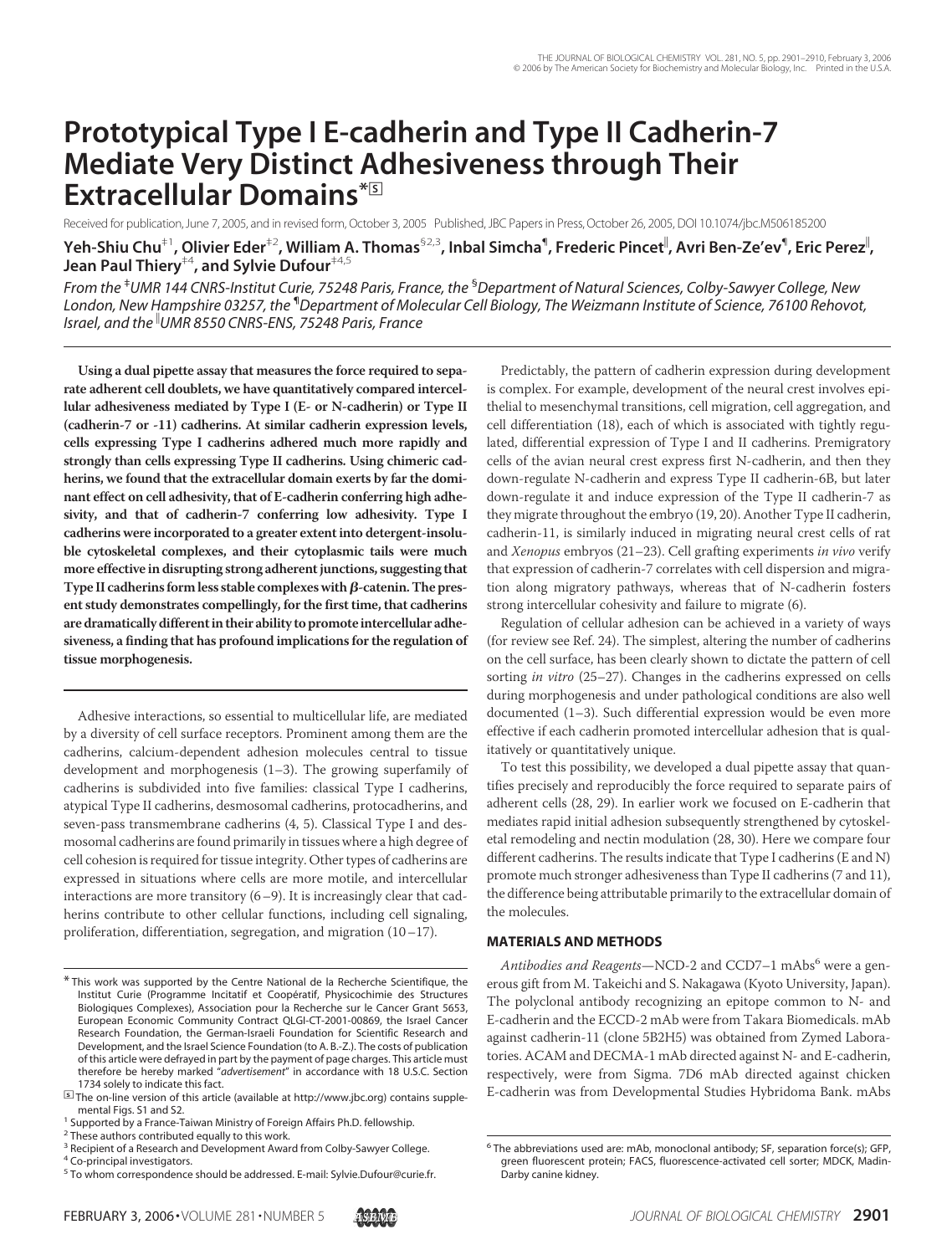

FIGURE 1.**Wild type and chimeric cadherins used in this study.** *A*, primers usedfor the construction of sequences encoding the chimeric cadherins and the GFP-tagged cytoplasmic domain of cadherins. The positions of restriction sites are *underlined. B*, schematic representation of the wild type cadherins and chimeras carrying the extracellular, transmembrane, or cytoplasmic domain exchanged between E-cadherin and cadherin-7.

against  $\alpha$ -catenin,  $\beta$ -catenin, or phosphorylated tyrosine (clone PY20) were from Transduction Laboratories. mAb against  $\alpha$ -tubulin and secondary antibodies coupled to horseradish peroxidase were from Amersham Biosciences. Secondary antibodies coupled to Texas Red, Cy3, and fluorescein isothiocyanate were from Jackson ImmunoResearch Laboratories.

*Cell Lines and Stable Transfections*—The Ecad and Ncad are S180 transfected clones expressing chicken E-cadherin and N-cadherin, respectively, and were previously described (6, 26). The E14, E38, E41, and E58 clones, named according to their level of E-cadherin expression, were previously described by Chu *et al.* (28). Clones with different levels of cadherin-7 or cadherin-11 were obtained by stable transfection of S180 cells with pMiwccad7 or pMiwmcad11, respectively (20, 31), together with pAG60, as previously described (28). Transient transfections of MDCK cells with constructs containing the cytoplasmic tails of cadherins were carried out using Lipofectamine (Invitrogen).

*Construction of Chimeric Cadherins and Cytoplasmic Tails of Cadherins Fused to GFP*—pMiwNcad, pMiwcad7, and pBSSKcad7 were a generous gift from M. Takeichi. The pCE2 and pCE-Ecad plasmids were described by Boyer *et al.* (32). We produced plasmids coding for chimeric EE7, E77, 7EE, and 77E cadherins (Fig. 1*B*), in which the extracellular, transmembrane, and cytoplasmic domains of E-cadherin and cadherin-7 were exchanged, as described in supplemental Fig. S2.

Constructs coding for GFP fused in frame with the cytoplasmic tails of N-cadherin and cadherin-7 (GFP-Ncadcyto and GFP-cad7cyto, respectively) were produced as indicated below. The list of primers used is shown in Fig. 1*A*. The cytoplasmic domain of N-cadherin was amplified by PCR from pMiwcNcad using P16 and P17 primers. Amplification of the cadherin-7 cytoplasmic domain was performed from pMiwcad7 using P18 and P19 primers. The corresponding inserts were digested with either BglII and XbaI or BglII and BamHI and subcloned into pEGFPC1 (Clontech). The integrity of each construct was verified by analysis of the DNA sequence.

*Cell Dissociation and Aggregation Assays*—The cells were maintained in Dulbecco's modified Eagle's medium with 10% fetal calf serum, and confluent cultures were routinely passaged by treatment with 0.05% trypsin  $+$  0.02% EDTA in phosphate-buffered saline. For separation force (SF) measurements and cell aggregation assay, cell dissociation was performed in TC buffer (0.01% trypsin + 10 mM calcium) (20). Prior to SF measurements, the cells were resuspended in working medium  $(CO<sub>2</sub>-independent medium; Invitrogen) supplemented with 1% fetal$ calf serum and used immediately. Pre-existing doublets (doublets never disrupted by the dissociation procedure used to prepare cell suspensions) were allowed to sit for one additional hour in the assay dish before use to be certain that they were not mitotic pairs. Cadherin-dependent aggregation assays were performed as described elsewhere (6).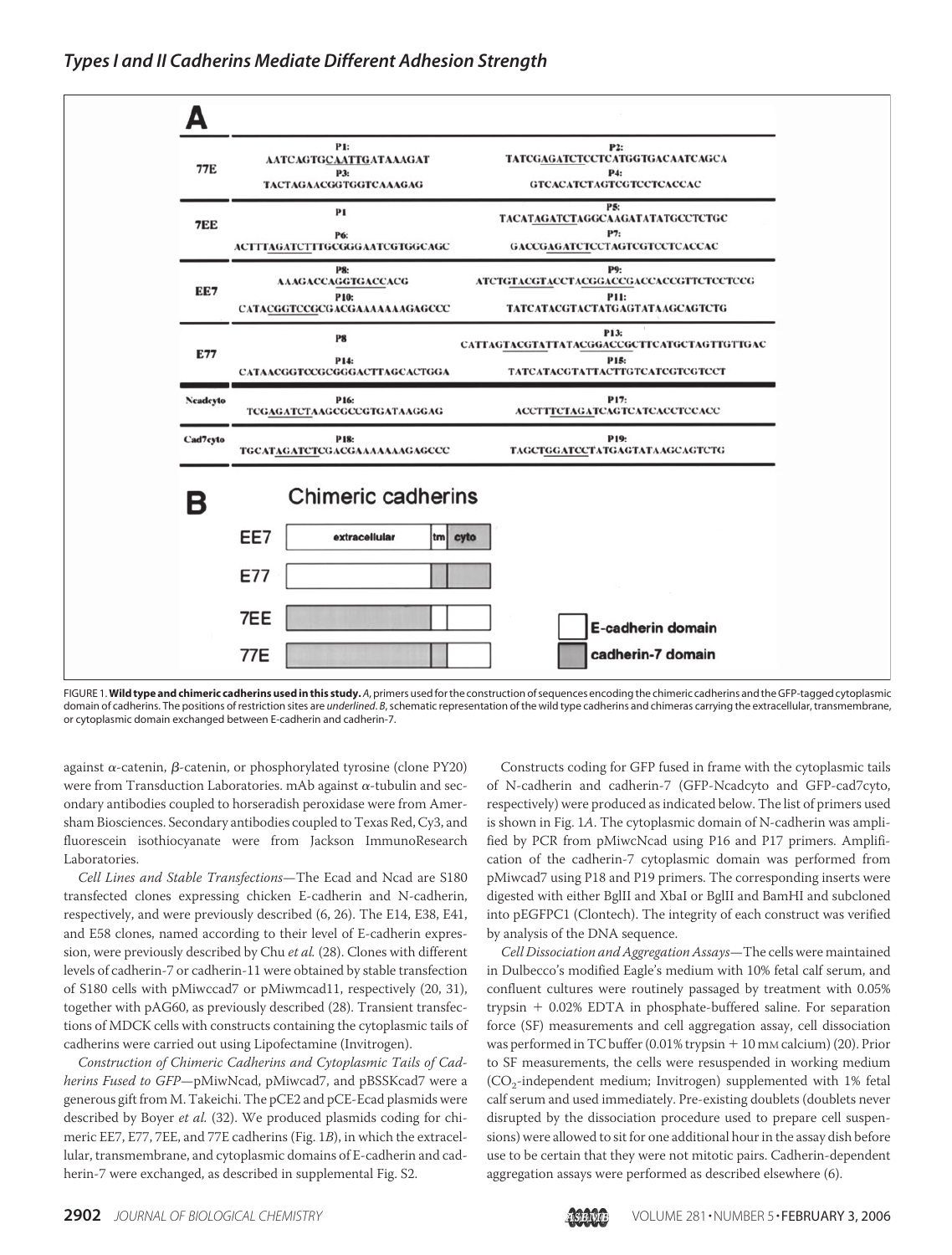### *Types I and II Cadherins Mediate Different Adhesion Strength*

FIGURE 2. **Characterization of the different cadherin-expressing clones.** *A–H*, immunolocalization of cadherin  $(A-D)$  and  $\beta$ -catenin (*E* and *F*) in Ecad (*A* and *E*), Ncad (*B* and *F*), cad11 (*C* and *G*), and cad7 ( $D$  and  $H$ ) cells. Cadherins and  $\beta$ -catenin are localized at cell-cell contacts. *I* and *J*, FACS of cadherin expressed at cell surface for various E-cadherin-expressing (*I*) or cadherin-7-expressing (*J*) clones using DECMA-1 and CCD7–1 antibodies, respectively. Clone cad7-cl29 (labeled with *asterisk*) expressing the higher levels of cadherin-7 was selected for further analysis. *K–M*, Western blot analysis of  $\beta$ -catenin,  $\alpha$ -tubulin, and cadherin levels in cell extracts of Ecad and Ncad cells (*L*) and various clones expressing cadherin-11 (*K*), E-cadherin, cadherin-11, or cadherin-7 (*M*). In *K*, the membranes were incubated with anti-cadherin-11 and anti- $\beta$ -catenin antibodies. Clone cad11-cl14 (labeled with *asterisk*) expressing the higher levels of cadherin was selected for further analysis. In *L* and *M*, the membranes were incubated with an antibody directed against a common cytoplasmic epitope of E- and N-cadherin or an antibody against  $\beta$ -catenin together with an antibody against  $\alpha$ -tubulin. Ncad and Ecad cells expressed similar levels of cadherins.



*Preparation of Cell Extracts and Immunoblotting*—Extraction of cell monolayers and Western blot analysis were performed as described previously (6) with a mixture of antibodies directed against  $\beta$ -catenin and  $\alpha$ -tubulin or cadherin, followed by ECL detection (Amersham Biosciences). Quantitative analysis was done by the ImageQuant program on a representative Western blot from three independent experiments. The  $\alpha$ -tubulin content was used to normalize for the protein level of each lane. The levels of  $\beta$ -catenin and E-cadherin of Ecad cells were taken as the 100% standard for comparison with all other transfected clones. For Western blot analysis of tyrosine-phosphorylated proteins, the cell extracts were prepared in the presence of 100  $\mu$ M sodium orthovanadate.

Analysis of cadherin distribution between the detergent-soluble and -insoluble fractions was carried out as described by Bauer *et al.* (33). Briefly, the cell monolayers were extracted using CSK buffer to obtain the Triton X-100-soluble and -insoluble fractions. Identical volumes of the detergent-soluble and -insoluble fractions were subjected to Western blot analysis as described above with cadherinspecific antibodies.

Metabolic labeling of cells was performed by an overnight incubation of subconfluent monolayers with 250  $\mu$ Ci of  $[^{35}S]$ methionine (*in vivo* labeling grade; Amersham Biosciences). Co-immunoprecipitation of catenins with cadherins were performed as previously described (34). Quantitative analysis was done using the ImageQuant program on a representative autoradiograph displaying the results from three independent experiments. The methionine content was taken into account to normalize the band intensity calculated for each cadherin.

*Immunofluorescence Microscopy*—Immunodetection of cadherins in cultured cells was performed as previously described (6). The cells were viewed by epifluorescence using a Leica DMRBE microscope and a cooled

CCD camera (HamamatsuC5985). Image acquisitions were controlled by a Power Macintosh work station operating IP-Lab software. Cadherin expression was analyzed by flow cytometry, as previously described (28).

*Measurement of Separation Forces between Cells*—The micromanipulation technique was previously described in detail by Chu *et al.* (28, 29). Briefly, SF were measured on the heating stage of a Leica inverted epifluorescence microscope equipped with a cooled CCD Hamamatsu C5985 or Nikon Coolpix 5000 camera. Image acquisition was controlled by a Power Macintosh work station operating IP-Lab software. Two cells were gently aspirated, one on the tip of each pipette, and were brought into contact for a designated period of time through the use of micromanipulators. At the end of the designated time, the pipettes were moved apart in an effort to detach the adherent cells from one another. A doublet pulled intact from the left pipette was moved back to the orifice of that pipette, where the aspiration was then increased. The cycle was repeated with discrete increments in aspiration, the magnitudes of which were measured with a pressure sensor (Validyne; model DP103–38; 0–50000 Pa), until the level reached in the left pipette was sufficient to pull the doublet apart. Aspiration values recorded for each of the last two cycles in the series  $(P_{n-1}$  and  $P_n$ ) were used to calculate the SF for each doublet using the equation:  $SF = \pi (d/2)^2 (P_{n-1} + P_n)/2$ where *d* is the internal diameter of left pipette. The results for 30–50 measurements were used to obtain the mean SF for a specific contact time in at least three independent experiments. The mean SF is referred to as the SF values indicated in the figures presented.

#### **RESULTS**

Cadherin and  $\beta$ -Catenin Expression in Transfected Cells-Parental S180 cells do not express detectable levels of cadherins or  $\beta$ -catenin and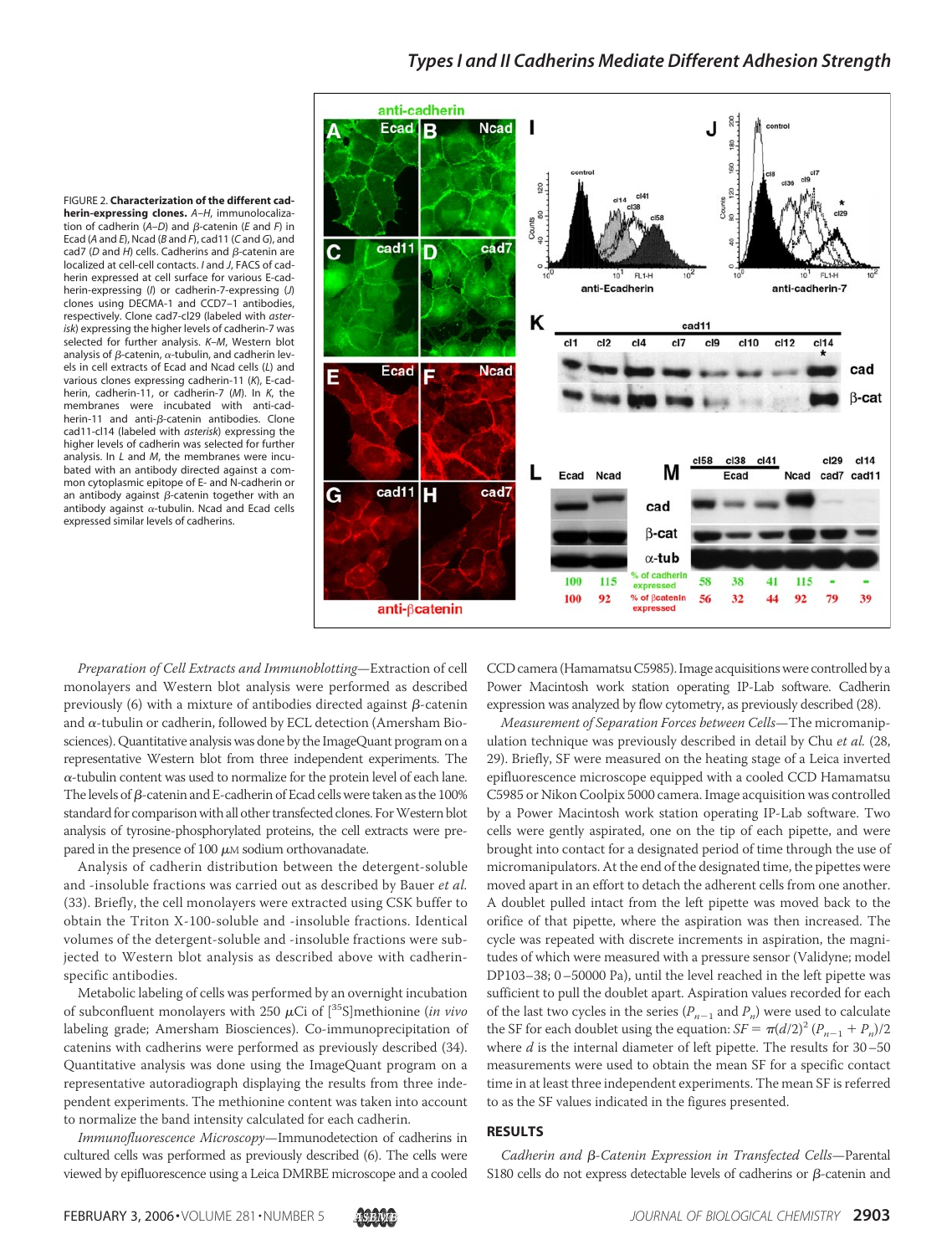

FIGURE 3. **Co-immunoprecipitation of**  $\alpha$ **-catenin and**  $\beta$ **-catenin together with different cadherins.** Autoradiogram showing the cadherin-catenin immunocomplexes prepared from metabolically labeled Ncad, Ecad, and cad7 cell extracts. *IP*, immunoprecipitation.

exhibit minimal cell-cell adhesion in tissue culture (6, 26). S180 cells stably transfected to express E-cadherin (Ecad cells), N-cadherin (Ncad cells), cadherin-11 (cad11 cells), or cadherin-7 (cad7 cells) formed characteristic intercellular adhesions in tissue culture with the respective cadherin and --catenin (Fig. 2, *A–H*) localized at cell-cell contacts. Several transfected clones expressing varying levels of E-cadherin (Fig. 2, *I* and *M*), cadherin-7 (Fig. 2, *J* and *M*), or cadherin-11 (Fig. 2, *K* and *M*) were compared for their cadherin and  $\beta$ -catenin contents. The highest expressor clones for cadherin-11 and cadherin-7 (cad11-cl14 and cad7-cl29, respectively) were selected for further analysis and referred to simply as cad11 and cad7 cells.

The cell lines were analyzed by Western blot analysis using an antibody directed against a common epitope in cadherin cytoplasmic domain. Ncad cells and three E-cadherin clones, E58, E41, and E38 (28), expressed 115, 58, 41, and 38%, respectively, of the 100% Ecad reference (Fig. 2, *L* and *M*). Type II cadherins could not be quantified with this because of a lack of the common epitope. However, the level of  $\beta$ -catenin expression was proportional to that of cadherin in all the clones (Fig. 2, *K–M*, and data not shown). Moreover, E-cadherin, N-cadherin, and cadherin-7 co-precipitated at a comparable level with  $\beta$ - and  $\alpha$ -catenin (Fig. 3).  $\beta$ -Catenin expression was therefore used to estimate the cadherin content in Type I and Type II cadherin-expressing clones.

E- and N-cadherin and cadherin-7 are not removed from the cell surface by TC treatment (see "Materials and Methods") as shown by FACS (Figs. 2, *I* and *J*, and 4*A*). The lack of an appropriate antibody prevented comparable visualization of cadherin-11 at the surface of TC-treated cad11 cells. However, cad11 cells, like Ecad, Ncad, and cad7 cells, formed aggregates in short term gyratory aggregation assays (supplementary Fig. S1), implying that cadherin-11, like the other cadherins, is present and functional after TC treatment.

FACS analysis showed that Ecad, Ncad, and cad7 cells expressed high levels of cadherin at their surfaces (Fig. 4*A*). The mean intensity values for the FACS profile peaks were 71.19, 72.21, and 51.39 for Ecad, Ncad and cad7 cells, respectively. Thus, Ecad and Ncad cells expressed similar levels of cadherin at their surface, and cad7 cells expressed 72% of the Ecad level (taken as the 100% referencelevel).These results correlate with the percentage of cadherin evaluated from the Western blot analyses (Fig. 2, *L–M*) of cell extracts. They were also in agreement with the fact that cadherins are mostly located at the surfaces of cell monolayers, as shown in Fig. 2 (*A–H*).

*Kinetics of the SF Measured for Different Cadherin-expressing Cells*— Using our dual pipette assay, we first determined the time course of SF for cells expressing the four different cadherins. We had previously observed that Ecad cells adhere rapidly and then strengthen their adhesion with time of contact (Ref. 28 and Fig. 4*B*). Ncad cells (Fig. 4*C*) showed nearly identical kinetics but with lower overall adhesivity. After 4 and 30 min of contact, we measured a mean SF of 8 and 73 nanonewtons (nN), respectively, for Ncad doublets compared with 52 and 180 nN, respectively, for Ecad doublets.

Adhesions between cells expressing Type II cadherins formed much more slowly and were very weak. Cad7 adhesion displayed kinetics seemingly similar to those of Type I cadherins, but on axes with very different scales (Fig. 4*D*). A SF of 17 nN developed after 60 min of contact was comparable with values for Ecad cells (20 nN) and Ncad cells (27 nN) developed after only 30 s and 8 min of contact, respectively. The results for Cad11 cells were even more striking; they displayed no measurable SF for contact times of less than 30 min (not shown). The cad11 doublets were so susceptible to vibrations that SF measurements were impractical at early times. The SF of 3.5 and 7.4 nN measured at 30 and 60 min, respectively, were far below those obtained even for cad7 cells.

*Measurement of SF in Long Term Adherent Doublets*—The maximal SF was determined using doublets never disrupted by the TC dissociation procedure (pre-existing doublets). In every case, the SF for preexisting doublets was significantly higher than that obtained for doublets formed after 60 min of contact (Fig. 4*E*). For cells expressing Type I cadherins, the SF for pre-existing doublets were much more similar (SF Ncad/SF Ecad  $= 0.86$ ) than those of 60-min doublets (SF Ncad/SF  $Ecad = 0.40$ ). SF for pre-existing doublets expressing Type II cadherins (cadherin-7 or cadherin-11) were much weaker than those of Type I cadherins (about 50 nN) and were indistinguishable from those of preexisting doublets of parental S180 cells lacking cadherins.

*Fixed Time Point Comparison of SF for Cells Expressing Different Cadherins*—A fixed time point comparison of cells expressing different cadherins yielded corroborating results (Table 1). The SF at 30 min for Ecad doublets (194 nN) was much greater than that obtained for Ncad doublets (74 nN), even though cadherin expression in the latter was  $\sim$ 115% that in the former. Similar results were obtained with a second, comparable N-cadherin expressing clone (not shown).

The difference between Type I and Type II cadherins was even more dramatic. Although cad7 and cad11 cells expressed cadherin at 79 and 39% of the Ecad reference level, they exhibited SF of only 8.8 and 3.5 nN, respectively. These values were either comparable with or less than those measured for the E14 clone expressing the lowest level (14%; 8.5 nN) of Type I E-cadherin.

*Incorporation of Cadherins into Junctional Complexes*—We next investigated the subcellular distribution of cadherins by analyzing detergent-soluble and -insoluble fractions extracted from confluent monolayers of Ecad, Ncad, and cad7 cells. All three cadherins were found in both fractions (Fig. 5*A*), but their distribution between the two fractions varied considerably with the type of cadherin: 34 and 33% of the E- and N-cadherin, respectively, but only about 6% of cadherin 7, was found in the detergentinsoluble fraction of the corresponding cell extracts. The results for cadherin-11 were similar to those for cadherin-7 (not shown). Post-extraction immunolabeling of cells with anti- $\beta$ -catenin revealed that cell-cell junctions of Ncad cells were much more resistant to detergent treatment than those of cad7 cells. The majority of junctional staining remained in Ncad cells after detergent treatment (Fig. 5, *B* and *D*), whereas most staining was lost in cad7 cells (Fig. 5, *C* and *E*). These results suggest that Type II cadherin-7 is incorporated much less readily than Type I E- or N-cadherin into the detergent-insoluble cytoskeleton complex.

E-cadherin, N-cadherin and cadherin-7 co-precipitated with  $\beta$ - and  $\alpha$ -catenin (Fig. 3). Tyrosine phosphorylation of  $\beta$ -catenin is known to modulate cadherin function (35, 36), but Ecad, cad7, and Ncad cells displayed similar levels of tyrosine-phosphorylated  $\beta$ -catenin (Fig. 5*F*), suggesting that the reduced adhesiveness of cad7 cells does not involve changes in the tyrosine phosphorylation of  $\beta$ -catenin.

Transient expression of Type I cadherin cytoplasmic tails can disrupt adherent junctions in highly cohesive cells and interfere with  $\beta$ -catenin localization (37). We have therefore compared the ability of the cytoplasmic domain of the different cadherins to affect intercellular adhesion. Constructs containing GFP fused to the cytoplasmic tails of each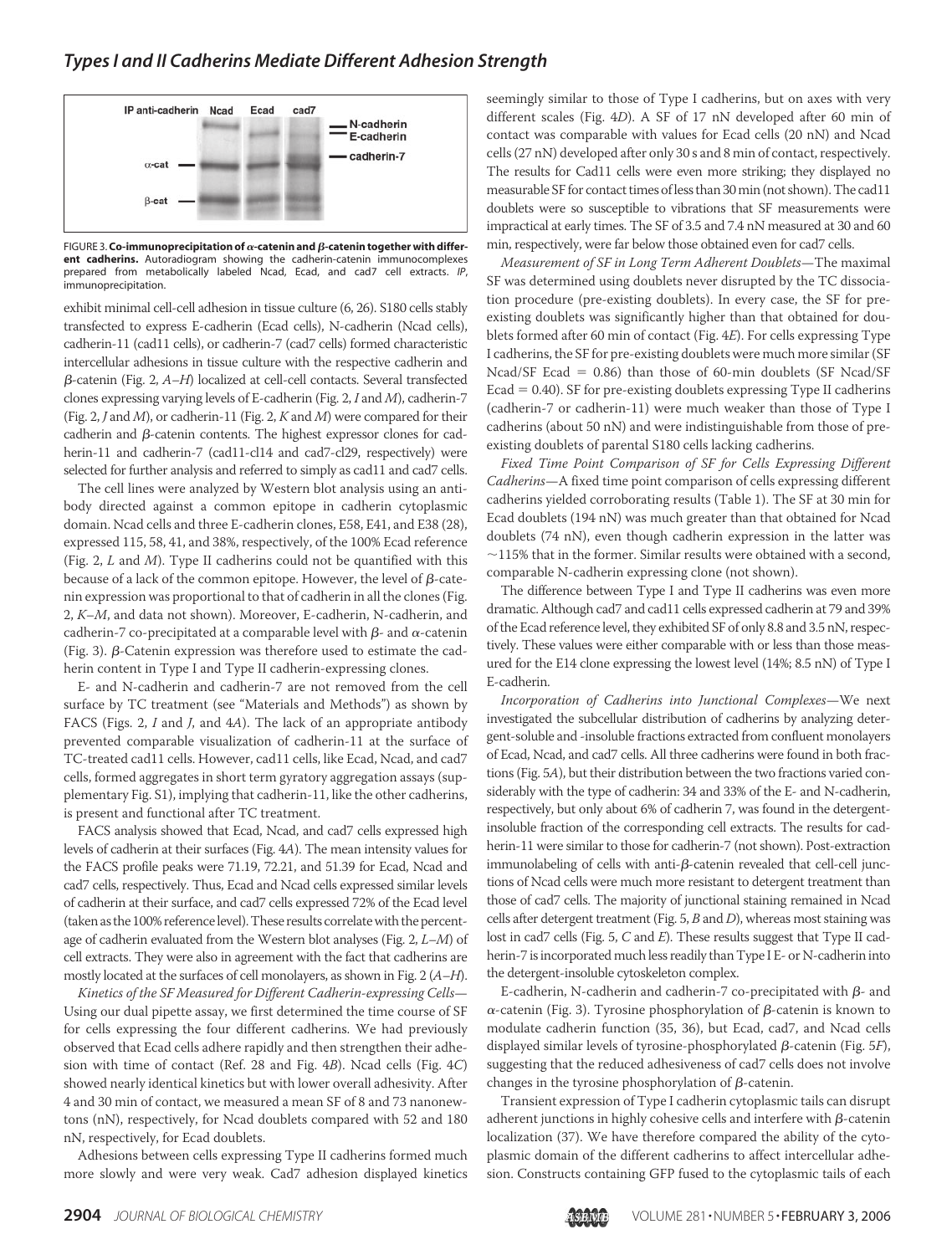



FIGURE 4. **Expression of cadherins at the surface and kinetics of SF for cells expressing Type I and Type II cadherins.** *A*, FACS of cadherin expressed at surfacefor Ecad (*left panel*), Ncad (*middle panel*), and cad7 (*right panel*) cells using 7D6, ACAM, and CCD7–1 mAbs, respectively. *B–D*, the mean force required for separating formed doublets of Ecad (*B*), Ncad (*C*), and cad7 (*D*) cells at different times of contact. The cells were held in contact for 4 – 60 min (Ecad and Ncad cells) or for 30 –180 min (cad7 cells) before separation. The *x* axis represents the time of contact. The *y* axis represents the mean SF (in nN) necessary to separate adherent cells. *E*, the mean SF necessary to separate pre-existing doublets (*black bars*) and 60-min doublets (*white bars*).

TABLE 1

**Comparison between the mean SF measured for 30-min doublets expressing different cadherins**

| <b>Cells</b> | Estimated cadherin content | SF at 30 min     |
|--------------|----------------------------|------------------|
|              | %                          | nN               |
| Ncad         | 115                        | $74.9 \pm 7.8$   |
| Cad7         | 79                         | $8.8 \pm 0.9$    |
| Cad11        | 39                         | $3.5 \pm 0.5$    |
| Ecad         | 100                        | $194.1 \pm 14.9$ |
| E58          | 58                         | $53.4 \pm 1.3$   |
| E38          | 38                         | $19.9 \pm 2.4$   |
| E14          | 14                         | $8.5 \pm 1.4$    |

cadherin were transiently expressed in MDCK cells, and their effect on the organization of adherens junctions was determined (Fig. 5, *G* and *J*). Expression of a Type I cadherin tail (E- or N-) resulted in an increased

cytoplasmic pool of  $\beta$ -catenin and a significant decrease in the localization of  $\beta$ -catenin at cell-cell contacts (Fig. 5,  $G$  and  $H$ , *arrows*, and Ref. 37). Of the 110 cells examined, more than 90% displayed accumulation of  $\beta$ -catenin in the cytoplasm, and at least 55% showed much reduced staining for  $\beta$ -catenin at cell-cell junctions (Fig. 5*J*). By contrast, expression of the Type II cadherin-7 cytoplasmic tail affected neither junctional organization nor  $\beta$ -catenin distribution.  $\beta$ -Catenin was localized at cell-cell contacts in more than 70% of the cells (Fig. 5*I*), and only about 50% of them displayed accumulation of  $\beta$ -catenin in the cytoplasm (Fig. 5*J*).

*SF Measurements on Cell Doublets Expressing Chimeric Cadherins*— We constructed expression vectors coding for chimeric cadherins where the extracellular, transmembrane or cytoplasmic domain were

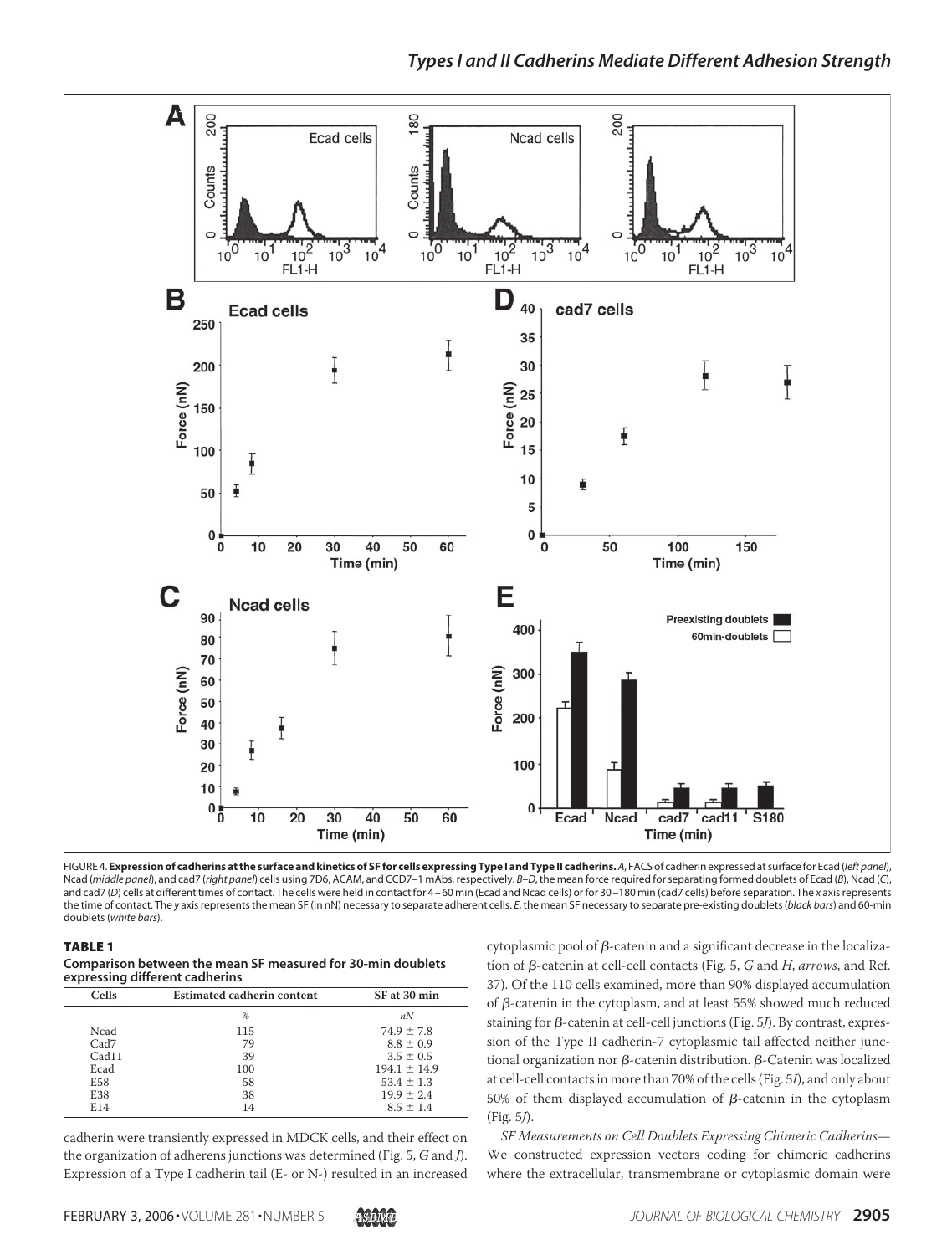FIGURE 5. **Fractionation of cadherins between Triton X-100-soluble and -insoluble fractions, level** of tyrosine-phosphorylated β-catenin, **and disruption of MDCK cell junctions by overexpression of cytoplasmic tails of cadherins.** *A*, distribution of cadherins into the Triton X-100-soluble and -insoluble fractions of Ecad, Ncad, and cad7 cell extracts. *B–E*, the effect of detergent treatment on adherens junctions. Monolayers of Ncad cells (*B* and *D*) or cad7 cells (*C* and *E*) were either untreated (*B* and *C*) or treated (*D* and *E*) with CSK buffer for 10 min on ice, fixed, and then labeled with an antibody directed against  $\beta$ -catenin (in *green*). The *bar* represents 20  $\mu$ m. F, Western blot analysis of total and tyrosine-phosphorylated β-catenin (PhY) levels in Ecad, Ncad, and cad7 cell extracts. *G–J*, effect of the cytoplasmic domains of different cadherins on the organization and level of  $\beta$ -catenin in MDCK cells. GFPtagged cadherin cytoplasmic tails of E-cadherin (*G*), N-cadherin (*H*), and cadherin-7 (*I*) were transfected into MDCK cells and the cell cultures immunostained for *β*-catenin (in *red*). The *arrows* in *G* and  $H$  point to a decrease in  $\beta$ -catenin staining at cell-cell junctions in cells transfected with N-cad and E-cad tails but not in cells transfected with the cad7 tail (*I*). *J*, quantitative analysis of the effect of cadherin tail expression on the organization of junctional complexes in MDCK cells and the staining intensity of  $\beta$ -catenin. The patterns of  $\beta$ -catenin and GFP co-staining were used to distinguish three categories of cells: those showing a clear increase in the intensity of  $\beta$ -catenin staining in the cytoplasm, either with (*gray bars*), or without (*black bars*) a concomitant decrease in junctional staining, and those showing a weak increase in  $\beta$ -catenin staining and no effect on junctional staining (*white bars*).



exchanged between E-cadherin (prototypical Type I cadherin) and cadherin-7 (prototypical Type II cadherin). These two cadherins were chosen because they fostered the greatest measurable difference in SF in our assay. Stably transfected S180 cells expressing EE7, E77, 77E, or 7EE chimeric cadherins (Figs. 6 and 7) were selected and compared with clones producing either wild type E-cadherin (EEE) at different levels or cadherin-7 (777) (Table 1).

Western blot and FACS (Fig. 6, *B* and *D*, respectively) analysis revealed that E77-cl10 and EE7-clK1 expressed cadherin at levels slightly higher than EEE-E58 cells. 7EE-cl4 and 77E-cl1 cells expressed cadherin levels similar to EEE-E38 cells (Fig. 7, *B*, *asterisks*, and *D*). All chimeric cadherins localized at cell-cell contacts, indistinguishable from the wild type cadherin (Figs. 6*C* and 7*C*).

SF measurements were performed on doublets of cells expressing each of the chimeric cadherins (Figs. 6, *E* and *F*, and 7*E*). 30-min doublets of EEE-E58, EE7-clK1, and E77-cl10 cells (SF of 52.5, 65, and 44 nN, respectively) all exhibited SF significantly higher than that of cad7 cells (777-cl29; Fig. 6*E*), although cad7 cells expressed higher levels of cadherin than of those clones (Table 1). The kinetics of SF measured for EE7 and E77 clones exhibited strong initial SF that increased in intensity with time (Fig. 6*F*), similar to those displayed by E58 cells expressing wild type E-cadherin. By contrast, the SF for 7EE-cl4 and 77E-cl1 doublets, at 30 min, were under the lowest measurement limit of our technique (<1 nN). After 90 min of contact, 7EE-cl4 and 77E-cl1 doublets displayed the very weak SF of 3.1 and 2.0 nN, respectively, as compared

with the 40.2 nN obtained for 90 min E38 doublets (Fig. 7*E*). Interestingly, E77-cl10 and 77E-cl1 expressing the cadherin-7 transmembrane domain displayed slightly lower SF (44 and 2.0 nN, respectively) than the corresponding clones EE7clk1 and 7EE-cl4 (65 and 3.1 nN, respectively) expressing the E-cadherin transmembrane domain.

#### **DISCUSSION**

*Cells Expressing Different Cadherins Differ in Their Adhesiveness*— We previously studied the strength, kinetics, and regulation of E-cadherin-mediated intercellular adhesion (28, 30). Here, we compare the adhesivity conferred upon cells by four different cadherins: E- and N-cadherin, (prototypical Type I cadherins) and cadherin-7 and -11 (prototypical Type II cadherins). All four cadherins supported intercellular adhesion in gyratory aggregation assays (supplementary Fig. S1). In the dual pipette assay Ecad, Ncad, and cad7 cells showed a similar kinetic curve: rapid initial adhesion, an early phase showing increased in force with time of contact, and a later plateau phase (Fig. 4). Despite the comparable levels of cadherin expression and the similar shape of the curve generated by both Type I cadherins, the values for Ecad cells were significantly higher than those for Ncad cells. The differences between Type I and Type II cadherins were even greater. For cad7 cells, the early linear phase took much longer than for cells expressing Type I cadherins, and the maximum force level reached was much lower. Only the lowest expressor of E-cadherin (E14) yielded an SF in the range of those displayed by cad7 and cad11 cells.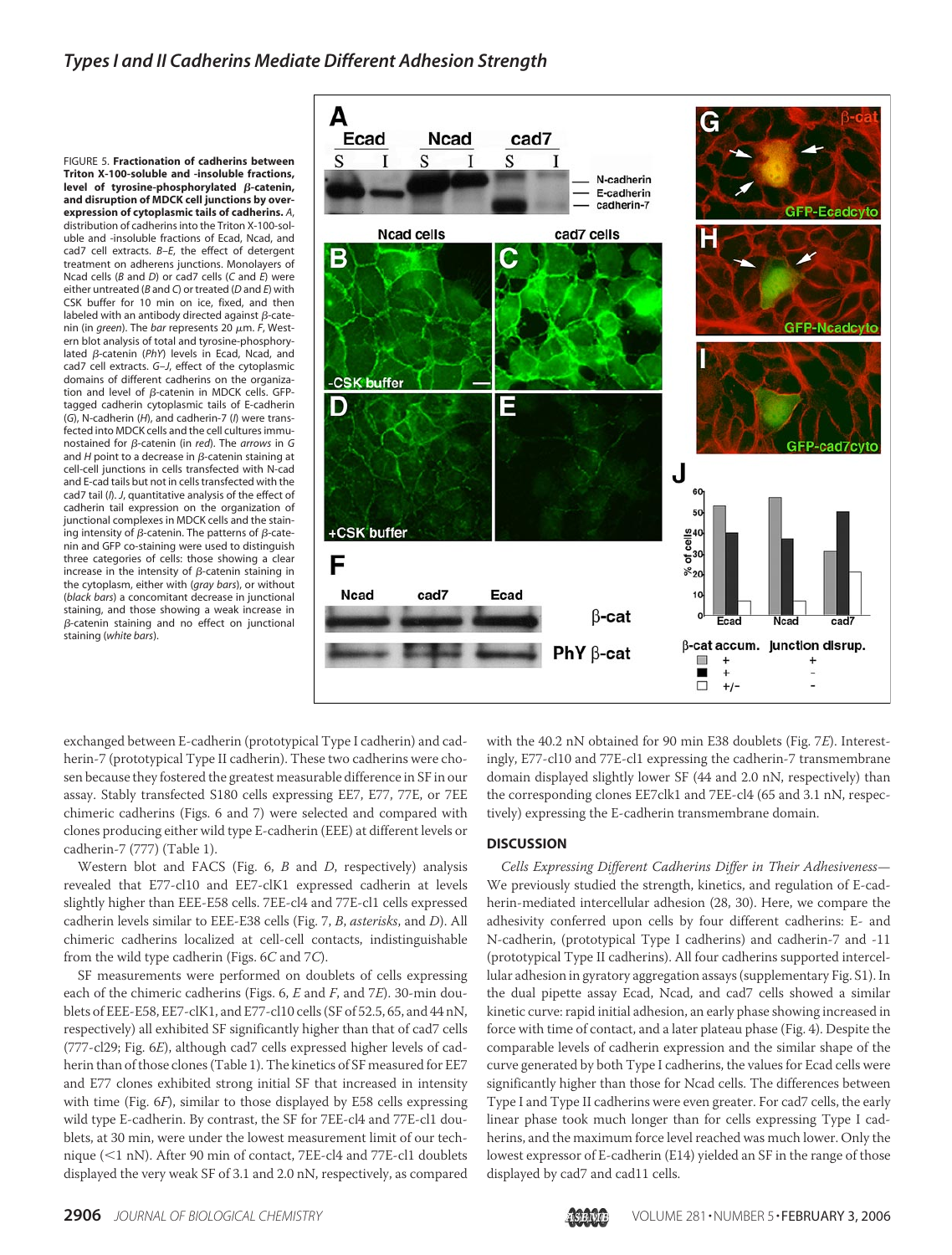### *Types I and II Cadherins Mediate Different Adhesion Strength*



FIGURE 6. **Characterization of clones expressing EE7 and E77 chimeric cadherins and determination of their SF.** *A*, schematic representation of the wild type and chimeric cadherins where the cytoplasmic and transmembrane domains were exchanged between cadherin-7 and E-cadherin. *B*, Western blot analysis of cadherin and  $\alpha$ -tubulin contents in cell extracts of S180, E58 cells, and clones expressing the highest levels of EE7 (clone K1) and E77 chimeras (clone 10). *C*, immunolocalization of the wild type (E58 and E38 cells) and chimeric cadherins (clK1 and cl10) at intercellular contacts. *D*, FACS of cadherins presented at the cell surface of clones expressing wild type E-cadherin (EEE-cl58, *red peak*), chimeric cadherins EE7 clk1 (*blue peak*), and E77-cl10 (*green peak*). *E*, SF measurements on 30 min doublets. *F*, kinetics of SF for clones expressing wild type E- (*red*), cadherin-7 (*black*), EE7 (*blue*), and E77 (*green*) chimeric cadherins.

Taken together, the data indicate that different cadherins are intrinsically different in their ability to confer adhesive properties on S180 cells, and, in particular, Type I cadherins confer much greater cell adhesiveness than Type II cadherins. Additional support for this view was provided by the results obtained with pre-existing doublets where the forces measured for doublets transfected with Type II cadherins were much weaker (approximately one seventh) than those for doublets transfected with Type I cadherins.

It has been previously reported that fibroblastic L cells transfected with different Type II cadherins (cadherin-6 to -12 or cadherin-14) formed aggregates in suspension similar in size to those formed with cells expressing E-cadherin (38). In that study, the authors used a long term aggregation assay (48 h) because the trypsin sensitivity of Type II cadherin-6 and -14 rendered the short term gyratory assays useless. By contrast, the Type II cadherins used in our study (cadherin-7 and -11) are resistant to trypsin proteolysis (6, 20, 39), and suspensions of Ecad, Ncad, cad7, and cad11 cells can all form aggregates in short term gyratory assays (supplementary Fig. S1). Even so, aggregates formed by Ecad or by Ncad cells after 2 h of gyratory culture were characteristically of a larger size and more cohesive than those formed with cad7 or cad11 cells (not shown).

The dual pipette assay and aggregation assay yield mutually supportive results, but they are not equally sensitive. In the aggregation assay, Ecad cells and cad11 cells were, respectively, 95 and 39% aggregated after 1 h, whereas the dual pipette assay yielded SF of 200 and 7.4 nN for 60-min Ecad and cad11 doublets. Similarly, although EEE-cl58, EE7clk1, E77cl10, and cad7 clones expressing approximately the same level of cadherin formed aggregates of similar size after 24 h in suspension, $\frac{7}{1}$  the kinetics of their adhesiveness revealed by the dual pipette assay showed that cad7 cells were much less adhesive than the other clones (Fig. 6*F*). These results therefore indicate that the two assays give different, yet complementary information characterizing intercellular adhesiveness.

*A Possible Role for the Cadherin Extracellular Domain in Controlling the Differences in Cell Adhesiveness by Various Cadherins*—We show here that chimeric cadherins possessing the extracellular domain of cadherin-7 confer low adhesivity to cells, whereas those possessing the extracellular domain of E-cadherin confer high adhesivity. This suggests that the inefficiency of cadherin-7 to promote high cellular adhesivity results from intrinsic properties of the cadherin-7 extracellular domain, not its intracellular domain, a view consistent with the immunoprecipitation data showing that, similar to E- and N-cadherin, cadherin-7 coprecipitated with  $\beta$ - and  $\alpha$ -catenin (Fig. 3).

The cadherin-7 extracellular domain exerts its effect on cell adhesiveness probably by preventing cadherins from forming stable homophilic

<sup>7</sup> O. Eder, unpublished data.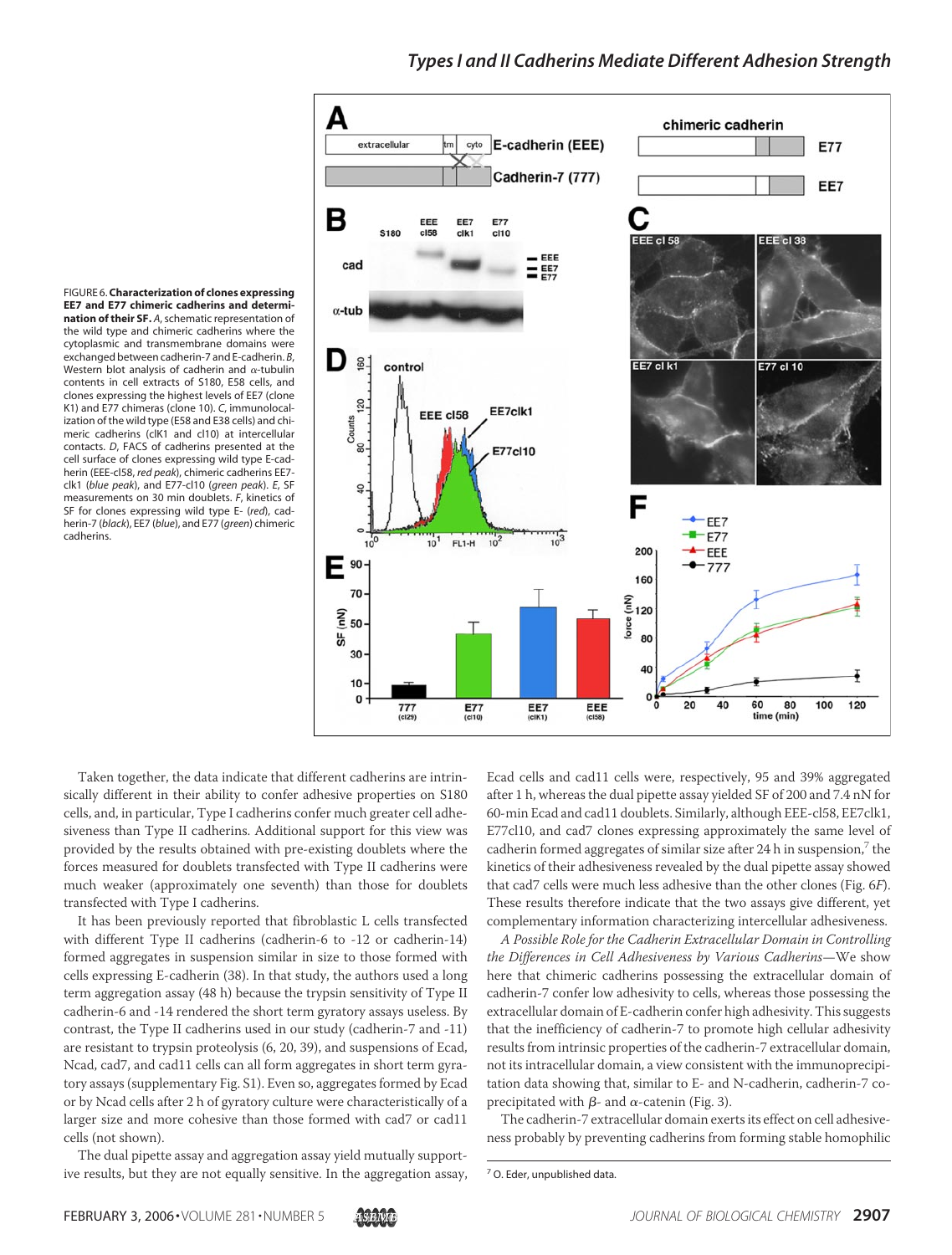

FIGURE 7.**Characterization of clones expressing 77E and 7EE chimeric cadherins and determination of their SF.** *A*, schematic representation of wild type and chimeric cadherins in which the extracellular domains were exchanged between E-cadherin and cadherin-7. *B*, Western blot analysis of cadherin and -tubulin contents in cell extracts of S180, EEE-cl38 cells, and various clones expressing 77E (*upper panels*; with a polyclonal antibody directed against the cytoplasmic domain of E-cadherin) and 7EE (*lower panel*; with mAb CCD7 directed against the extracellular domain of cadherin-7) chimeric cadherins. The clones labeled by *asterisks*, 77E-cl1 and 7EE-cl4, expressed a level of cadherin similar to that of the clone EEE-cl38 and were selected for further analysis. *C*, immunolocalization of the chimeric cadherins at intercellular contacts. *D*, FACS of cadherins presented at the cell surface of EEE cl38 (*black peak*), 77E cl1 (*gray peak*), and 7EE cl4 (*white peak*). These clones expressed a similar level of cadherin at their surface. *E*, mean SF measured on 90-min doublets expressing EEE (*black bar*), 7EE (*white bar*), and 77E (*gray bar*) cadherins.

adhesions (40, 41). This view gains support from results showing that cell-cell contacts mediated by cadherin-7 have a higher turnover rate than those mediated by N-cadherin (6). A failure to dimerize or oligomerize could also prevent cadherin-7 from being rapidly incorporated into higher order molecular complexes strongly connected to the cytoskeleton, as suggested by the reduced incorporation of this cadherin into the detergent-insoluble fraction (Fig. 5). Because cytoskeleton recruitment and remodeling are essential for the evolution of the strong adhesions mediated by E-cadherin (28), a defect in the ability of cadherin-7 to contribute to larger molecular complexes could account for its much weaker ability to confer cellular adhesiveness. This may prove to be a consistent difference between Type I and Type II cadherins.

Studies using chimeric or mutated cadherins (42–44), x-ray crystallography (45), and EM analysis (46, 47) of cadherin extracellular domains have identified the EC1 domain as the one that supports cadherin binding and specificity. Studies applying other methods of analysis (surface force apparatus, flow assays, and surface plasmon resonance) (48–50) indicate that the EC1–EC5 domains of cadherin are all involved in the adhesive function. Nevertheless,  $Trp<sup>2</sup>$  and the histidine-alaninevaline (HAV) pocket are essential for the formation of adhesive Type I cadherin trans-dimers. Type II cadherins possess  $Trp^2$  in their EC1

domain, but they exhibit a conserved Trp at position 4, not found in other cadherin families, and their hydrophobic pocket differs from that of Type I cadherins (38, 51). Analysis of the adhesive interface of Type II cadherins may provide insight into the differences in adhesivity conferred by Type I and Type II cadherins.

*Possible Mechanisms Controlling the Differences in Cell Adhesiveness Modulated by Different Cadherins: the Role of the Transmembrane and Cytoplasmic Domains*—We observed that the presence of the cadherin-7 transmembrane domain in chimeric cadherins slightly reduced cell adhesivity relative to that observed with chimeric cadherins containing the E-cadherin transmembrane domain (Figs. 6 and 7). Huber and co-workers (52) have shown that the transmembrane domain plays a role in lateral associations of E-cadherin molecules. Our results suggest that the transmembrane domain of cadherin-7 is less effective in this function, contributing to a reduced *cis*-dimerization and, in turn, reduced adhesiveness (as discussed above for the extracellular domain).

Cadherins transduce adhesion-dependent signals through cateninmediated association with the cytoskeleton (53–55). The differential partitioning of Type I and Type II cadherins into the detergent-soluble and -insoluble cell-cell contacts (Fig. 5) indicates that Type I cadherins may be more readily stabilized by association with the cytoskeleton than their Type II counterparts. Previous results employing transient trans-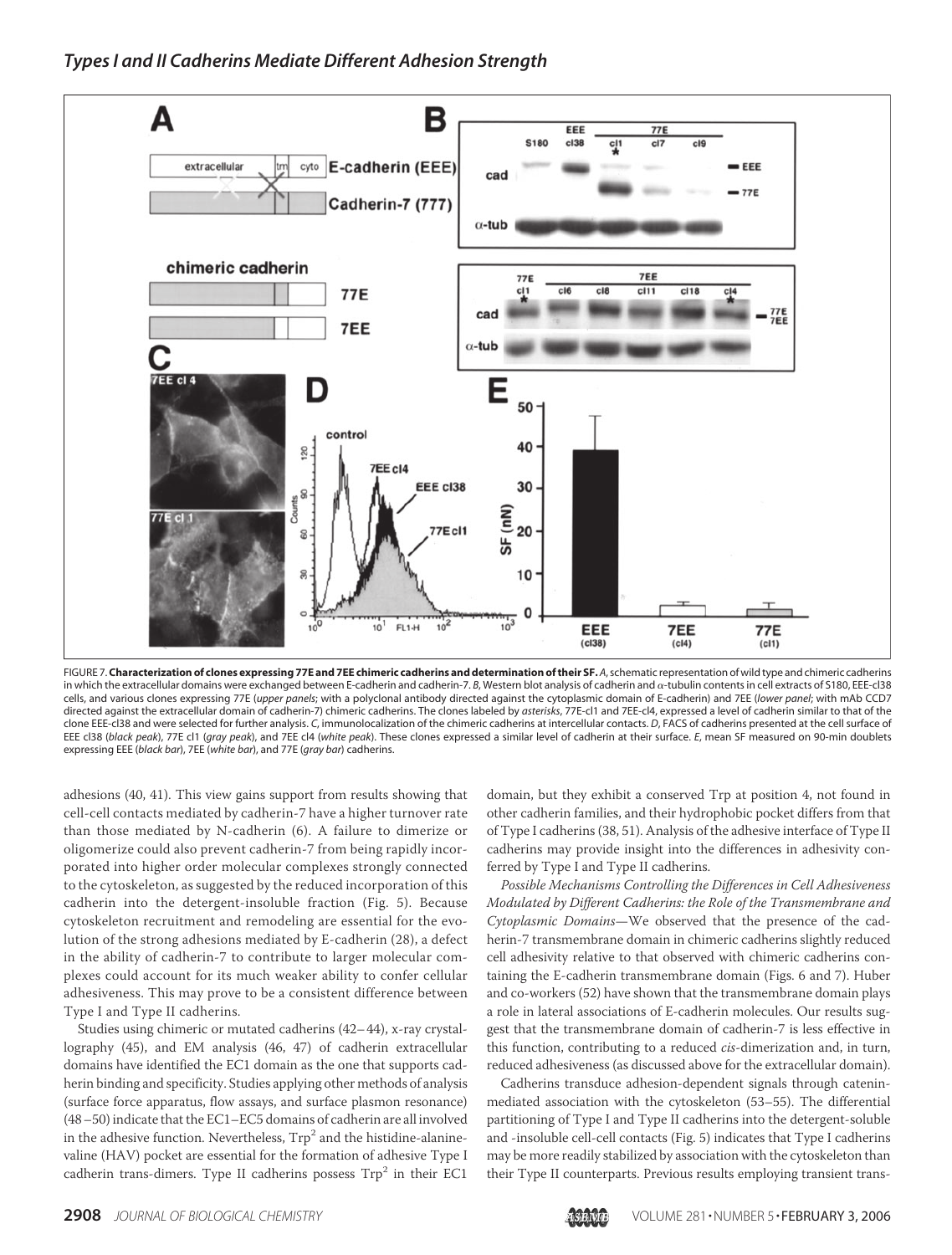fection (37, 56) showed that cytoplasmic expression of E- and N-cadherin tails can interfere with  $\beta$ -catenin localization and the stability of the very robust MDCK cell-cell junctions. MDCK cells express E-cadherin as the only type I cadherin along with a low amount of cadherin-6 (type II cadherin) (57). In transfected cells, the cadherin cytoplasmic tails that are free and not bound by the membrane can act as "dominant negative" competitors with the membrane-bound endogenous cadherins by complexing  $\beta$ -catenin. This conclusion is supported by results showing that cadherin tails co-precipitate with  $\beta$ -catenin (37, 56). Here we show that the effect of cadherin cytoplasmic tails on the junctions of MDCK cells varies greatly with the type of cadherin tail expressed. Although cadherin-7 tails can interact and co-precipitate with  $\beta$ -catenin in cell extracts (data not shown and Fig. 3), they were significantly less efficient than tails of either E- or N-cadherin in disrupting MDCK junctions and in reducing the association of  $\beta$ -catenin with cell-cell contacts (Fig. 5). These results underscore a notable difference in the biological activity of Type II cadherin-7 tail compared with those of Type I (E- or N-) cadherin which might be due to a reduced binding affinity of cad7 tails for  $\beta$ -catenin or additionally to their inability to interact with yet unknown cytoplasmic partners playing a role in the maintenance of epithelial cell-cell junctions. Because chimeric cadherins possessing the cytoplasmic domain of cadherin-7 confer high adhesivity to cells, this difference appears to play no significant role in the control of cad7 cell adhesiveness.

*Biological Significance of the Differences in Cell Adhesiveness Modulated by Different Cadherins*—The dynamics of cellular adhesions are important for a variety of morphogenetic events, and cadherins are unquestionably major players in many of these processes (58). It remains to be determined how cadherins are regulated in time and space to orchestrate the observed morphogenetic events. We show here that cells expressing Type I cadherins (E-and N-) develop SF much faster and to a substantially higher level than cells expressing Type II cadherins (cadherin-7 and -11). Our results further suggest differential ability of cadherins to become organized at the cell surface prior to or during contact formation and strengthening. Any or all of these differences could be of critical importance in regulating adhesion-mediated biological processes.

Previous studies have reported that forces of several hundreds of nanonewtons are necessary to detach epithelial and fibroblastic cells from an extracellular matrix-coated surface (59–62). In the present study, we show that the SF measured for adherent cells varies (with cadherin Type and duration of contact) from a few nanonewtons to 400 nN. This range appears sufficient for regulating the differential adhesive interactions necessary to influence cell migration in response to environmental cues *in vivo*, especially when one considers the time frame over which such forces are likely to act.

In summary, the results of this study demonstrate clearly, for the first time, that Type I cadherins (E- and N-) are intrinsically different from Type II cadherins (cadherins-7 and -11) in the intercellular adhesions they generate, the time frame over which they work, and the way in which they are regulated; Type I cadherins produce stronger adhesions more rapidly, whereas Type II cadherins form much weaker adhesions and more slowly. These findings may explain, at least in part, the observation that Type I cadherins are primarily detected in compact colonies of cells, whereas Type II cadherins are preferentially expressed on the surface of migrating dispersed cells. These results may also provide insights into the regulation of other, as yet poorly understood, morphogenetic processes.

*Acknowledgments—The anti-chicken E-cadherin mAb (7D6) was obtained from Developmental Studies Hybridoma Bank, developed under the auspices of the NICHD, National Institutes of Health and maintained by the Department of Biological Sciences of the University of Iowa (Iowa City, IA). We thank J.-B. Sibarita, V. Fraisier, D. Meur, and D. Morineau for help with imaging and computerized video microscopy. We are grateful to M. Takeichi and S. Nakagawa for the gift of pMiwNcad, pMiwcad7, and pBSSKcad7 and also to M. J. Morgan and P. Nassoy for helpful discussions.*

#### **REFERENCES**

- 1. Takeichi, M. (1995) *Curr. Opin. Cell Biol.* **7,** 619–627
- 2. Tepass, U. (1999) *Curr. Opin. Cell Biol.* **11,** 540–548
- 3. Wheelock, M. J., and Johnson, K. R. (2003) *Annu. Rev. Cell Dev. Biol.* **19,** 207–235
- 4. Yagi, T., and Takeichi, M. (2000) *Genes Dev.* **14,** 1169–1180
- 5. Nollet, F., Kools, P., and van Roy, F. (2000) *J. Mol. Biol.* **299,** 551–572
- 6. Dufour, S., Beauvais-Jouneau, A., Delouvée, A., and Thiery, J. P. (1999) *J. Cell Biol.* **146,** 501–516
- 7. Pishavaian, M. J., Feltes, C. M., Thompson, P., Bussemakers, M. J., Schalken, J. A., and Byers, S. W. (1999) *Cancer Res.* **59,** 947–952
- 8. Sano, K., Tanihara, H., Heimark, R. L., Obata, S., Davidson, M., St. John, T., Taketani, S., and Suzuki, S. (1993) *EMBO J.* **12,** 2249–2256
- 9. Suzuki, S. C., Inoue, T., Kimura, Y., Tanaka, T., and Takeichi, M. (1997) *Mol. Cell. Neurosci.* **9,** 433–447
- 10. Chen, H., Paradies, N. E., Fedor-Chaiken, M., and Brackenbury, R. (1997) *J. Cell Sci.* **110,** 345–356
- 11. Murase, S., and Schuman, E. M. (1999) *Curr. Opin. Cell Biol.* **11,** 549–553
- 12. Steinberg, M. S., and McNutt, P. M. (1999) *Curr. Opin. Cell Biol.* **11,** 554–560
- 13. Troyanovsky, S. M. (1999) *Curr. Opin. Cell Biol.* **11,** 561–566
- 14. Gottardi, C. J., Wong, E., and Gumbiner, B. M. (2001) *J. Cell Biol.* **153,** 1049–1060
- 15. Stockinger, A., Eger, A., Wolf, J., Beug, H., and Foisner, R. (2001) *J. Cell Biol.* **154,** 1185–1196
- 16. Price, S. R., De Marco Garcia, N. V., Ranscht, B., and Jessell, T. M. (2002) *Cell* **109,** 205–216
- 17. Conacci-Sorrell, M., Simcha, I., Ben-Yedidia, T., Blechman, J., Savagner, P., and Ben-Ze'ev, A. (2003) *J. Cell Biol.* **163,** 847–857
- 18. Le Douarin, N. M., and Kalcheim, C. (1999) *The Neural Crest*, 2nd Ed., Cambridge University Press, Cambridge
- 19. Duband, J.-L., Volberg, T., Sabanay, I., Thiery, J. P., and Geiger, B. (1988) *Development* **103,** 325–344
- 20. Nakagawa, S., and Takeichi, M. (1995) *Development* **121,** 1321–1332
- 21. Simonneau, L., Kitagawa, M., Suzuki, S., and Thiery, J. P. (1995) *Cell Adhes. Comm.* **3,** 115–130
- 22. Vallin, J., Thiery, J. P., and Broders, F. (1998) *Mech. Dev.* **75,** 183–186
- 23. Borchers, A., David, R., and Wedlich, D. (2001) *Development* **128,** 3049–3060
- 24. Gumbiner, B. M. (2000) *J. Cell Biol.* **148,** 399–403
- 25. Steinberg, M. S., and Takeichi, M. (1994) *Proc. Natl. Acad. Sci. U. S. A.* **91,** 206–209
- 26. Friedlander, D. R., Mege, R.-M., Cunningham, B. A., and Edelman, G. M. (1989) *Proc. Natl. Acad. Sci. U. S. A.* **86,** 7043–7047
- 27. Duguay, D., Foty, R. A., and Steinberg, M. S. (2003) *Dev. Biol.* **253,** 309–323
- 28. Chu, Y. S., Thomas, W. A., Eder, O., Pincet, F., Perez, E., Thiery, J. P., and Dufour, S. (2004) *J. Cell Biol.* **167,** 1183–1194
- 29. Chu, Y. S., Dufour, S., Thiery, J. P., Perez, E., and Pincet, F. (2005) *Phys. Rev. Lett.* **94,** 028102
- 30. Martinez-Rico, C., Pincet, F., Perez, E., Thiery, J. P., Shimizu, K., Takai, Y., and Dufour, S. (2005) *J. Biol. Chem.* **280,** 4753–4760
- 31. Kimura, Y., Matsunami, H., Inoue, T., Shimamura, K., Uchida, N., Ueno, T., Miyazaki, T., and Takeichi, M. (1995) *Dev. Biol.* **169,** 347–358
- 32. Boyer, B., Dufour, S., and Thiery, J. P. (1992) *Exp. Cell Res.* **201,** 347–357
- 33. Bauer, A., Lickert, H., Kemler, R., and Stappert, J. (1998) *J. Biol. Chem.* **273,** 28314–28321
- 34. Ozawa, M., and Kemler, R. (1998) *J. Biol. Chem.* **273,** 6166–6170
- 35. Balsamo, J., Leung, T., Ernst, H., Zanin, M. K., Hoffman, S., and Lilien, J. (1996) *J. Cell Biol.* **134,** 801–813
- 36. Roura, S., Miravet, S., Piedra, J., Garcia de Herreros, A., and Dunach, M. (1999) *J. Biol. Chem.* **274,** 36734–36740
- 37. Simcha, I., Kirkpatrick, C., Sadot, E., Shtutman, M., Polevoy, G., Geiger, B., Peifer, M., and Ben-Ze'ev, A. (2001) *Mol. Biol. Cell* **12,** 1177–1188
- 38. Shimoyama, Y., Tsujimoto, G., Kitajima, M., and Natori, M. (2000) *Biochem. J.* **349,** 159–167
- 39. Kawaguchi, J., Takeshita, S., Kashima, T., Imai, T., Machinami, R., and Kudo, A. (1999) *J. Bone Miner. Res.* **14,** 764–775
- 40. Yap, A. S., Brieher, W. M., Pruschy, M., and Gumbiner, B. M. (1997) *Curr. Biol.* **7,** 308–315